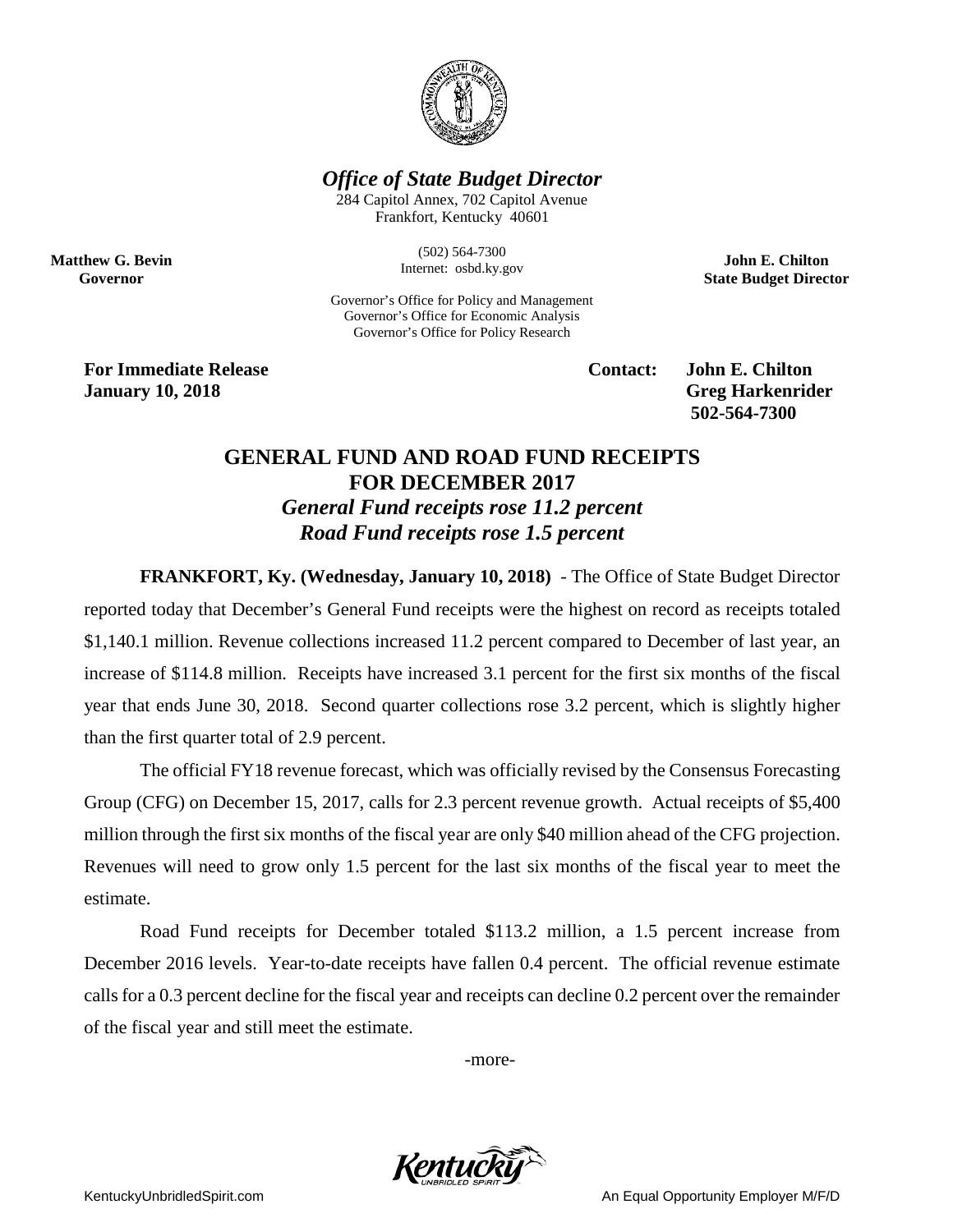While State Budget Director John Chilton was pleased with the growth in General Fund receipts, he acknowledged some concern that there may be extra volatility to this year's monthly receipts.

"The concern with a very large month of tax receipts is that what appears to be actual growth could be merely an acceleration of revenue that would have been realized in later months of the fiscal year. Federal tax law changes in late December that limit the federal deductibility of state and local income and property tax payments in 2018 could have prompted some taxpayers to send estimated tax payments prior to the end of the calendar year. The acceleration of those payments could have swelled the income tax coffers in December. In another tax account, property tax revenue, which is typically volatile within the year, rose 33.3 percent in December but is up only 5.5% year-to-date. As noted, individual taxpayers may have accelerated property tax payments in response to the federal income tax changes.. Overall, December's strong growth is certainly encouraging and seems to be consistent with the recent estimates by the Consensus Forecasting Group, but the fiscal year is only half over."

Among the major accounts:

- Sales and use tax receipts rose 3.0 percent in December and have increased 2.7 percent for the year.
- Corporation income tax receipts increased 18.9 percent and are up 1.3 percent for the year.
- Individual income tax collections rose 14.2 percent in December on the strength of withholding and estimated tax receipts. Year-to-date collections in this account have increased 3.6 percent.
- Property tax collections rose 33.3 percent and are up 5.5 percent for the year.
- Cigarette tax receipts increased 9.2 percent in December. For the first six months of the year, collections have decreased 4.9 percent.
- Coal severance tax receipts decreased 18.9 percent in December and have fallen 6.8 percent for the year.

Road Fund receipts rose 1.5 percent, or \$1.7 million, in December. Receipts for the month were \$113.2 million compared to \$111.5 last December. Receipts have declined 0.4 percent through the first six months of the year. Second Quarter collections fell 0.3 percent after falling 0.5 percent in the first quarter. The CFG's official Road Fund estimates call for a decrease in revenues of 0.3 percent for the fiscal year. Based on year-to-date tax collections, revenues can decline 0.2 percent for the remainder of FY18 to meet the estimate.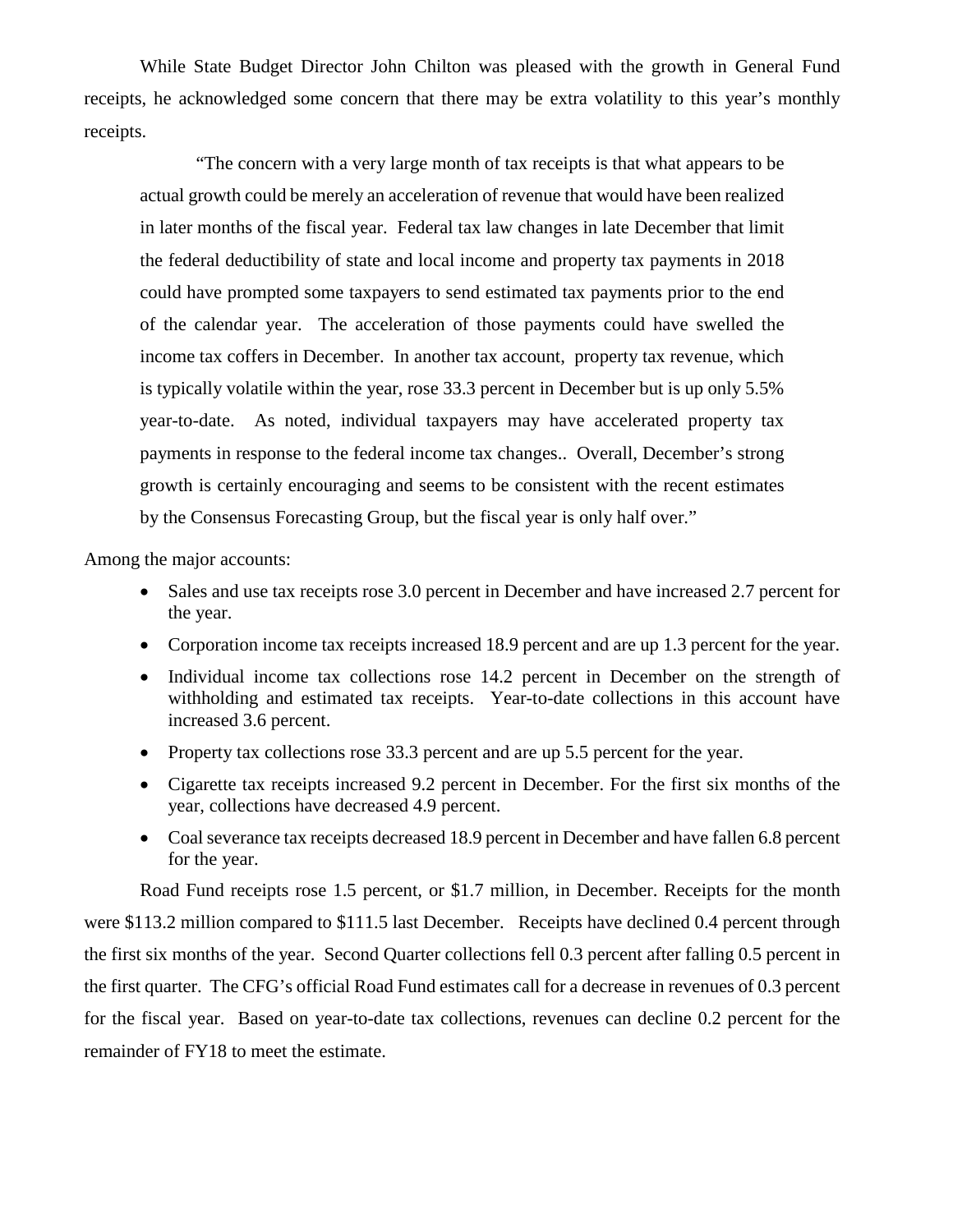Among the Road Fund accounts, motor fuels receipts fell 1.2 percent in December, and are down 0.5 percent for the first six months. Motor vehicle usage revenue rose 2.4 percent in December but has decreased 1.3 percent year-to-date. License and privilege receipts decreased 6.0 percent for the month but are up 0.6 percent for the year.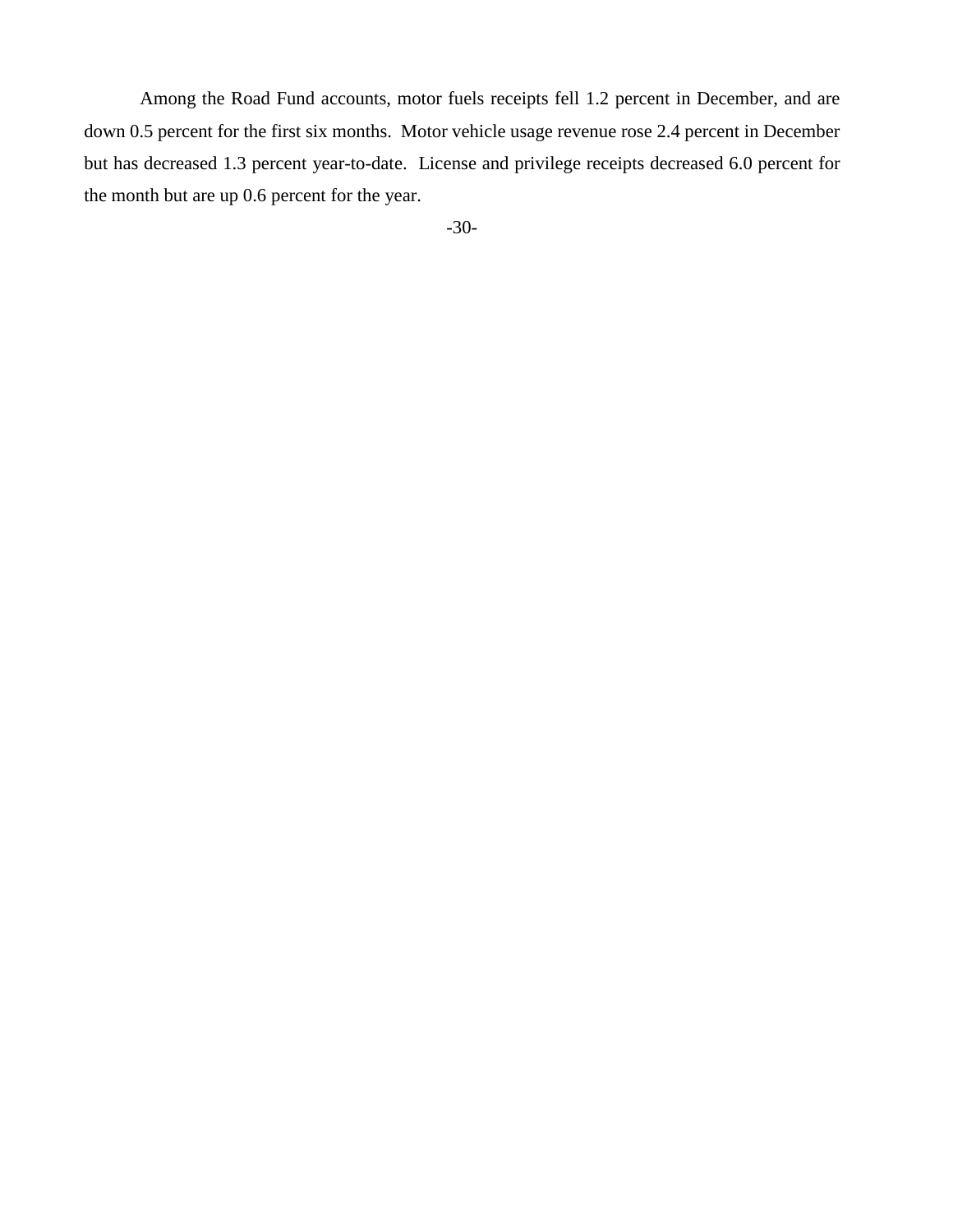## KENTUCKY STATE GOVERNMENT REVENUE 1. GENERAL FUND REVENUE

|                                            | <b>DECEMBER</b><br>2017 | <b>DECEMBER</b><br>2016 | % Change       | <b>JULY THROUGH DECEMBER</b><br>FY 2018 | FY 2017                    | % Change               |
|--------------------------------------------|-------------------------|-------------------------|----------------|-----------------------------------------|----------------------------|------------------------|
| <b>TOTAL GENERAL FUND</b>                  | \$1,140,037,715         | \$1,025,238,525         | 11.2%          | \$5,399,886,462                         | \$5,239,517,779            | 3.1%                   |
| <b>Tax Receipts</b>                        | \$1,114,092,969         | \$986,550,196           | 12.9%          | \$5,217,860,739                         | \$5,058,625,079            | 3.1%                   |
| <b>Sales and Gross Receipts</b>            | \$346,392,843           | \$337,169,552           | 2.7%           | \$2,080,476,954                         | \$2,038,131,133            | 2.1%                   |
| <b>Beer Consumption</b>                    | 468,385                 | 516.603                 | $-9.3%$        | 3,256,894                               | 3,251,869                  | 0.2%                   |
| Beer Wholesale                             | 4,814,350               | 5,242,130               | $-8.2%$        | 31,410,893                              | 31.643.777                 | $-0.7%$                |
| Cigarette                                  | 18,376,242              | 16,827,439              | 9.2%           | 106,136,572                             | 111,653,427                | $-4.9%$                |
| <b>Distilled Spirits Case Sales</b>        | 14,242                  | 18,933                  | $-24.8%$       | 78,368                                  | 79,472                     | $-1.4%$                |
| <b>Distilled Spirits Consumption</b>       | 1,283,129               | 1,716,715               | $-25.3%$       | 7,199,009                               | 7,366,519                  | $-2.3%$                |
| <b>Distilled Spirits Wholesale</b>         | 4,242,303               | 5,313,915               | $-20.2%$       | 22,786,787                              | 22,473,650                 | 1.4%                   |
| Insurance Premium                          | 1,005,904               | 66,428                  | 1414.3%        | 46,259,472                              | 46,753,081                 | $-1.1%$                |
| Pari-Mutuel                                | 664,784                 | 290,317                 | 129.0%         | 2,813,108                               | 2,131,495                  | 32.0%                  |
| Race Track Admission<br>Sales and Use      | 49,219                  | 14,456                  | 240.5%<br>3.0% | 158,150<br>1,807,657,375                | 106,418                    | 48.6%<br>2.7%          |
| Wine Consumption                           | 306,491,780<br>302,648  | 297,430,983<br>396,928  | $-23.8%$       | 1,544,357                               | 1,759,451,644<br>1,658,248 | $-6.9%$                |
| Wine Wholesale                             | 1,744,493               | 2,291,063               | $-23.9%$       | 8,568,766                               | 9,326,819                  | $-8.1%$                |
| <b>Telecommunications Tax</b>              | 5,121,599               | 5,305,486               | $-3.5%$        | 31,383,438                              | 31,362,796                 | 0.1%                   |
| <b>Other Tobacco Products</b>              | 1,813,712               | 1,738,156               | 4.3%           | 11,224,697                              | 10,870,076                 | 3.3%                   |
| <b>Floor Stock Tax</b>                     | 51                      | 0                       | ---            | (931)                                   | 1,841                      | ---                    |
|                                            |                         |                         |                |                                         |                            |                        |
| License and Privilege                      | \$1.131.490             | \$590.387               | 91.7%          | \$1,392,094                             | ( \$726, 463)              | $-291.6%$              |
| Alc. Bev. License Suspension               | 55,083                  | 32,750                  | 68.2%          | 275,367                                 | 235,703                    | 16.8%                  |
| <b>Corporation License</b>                 | 14,425                  | 4,694                   | 207.3%         | 12,086                                  | (7, 438)                   |                        |
| Corporation Organization                   | 810                     | 1,200                   | $-32.5%$       | 17.640                                  | 923.197                    | $-98.1%$               |
| Occupational Licenses                      | 8,697                   | 8,856                   | $-1.8%$        | 67,581                                  | 66,904                     | 1.0%                   |
| Race Track License                         | 100,600                 | 52,500                  | 91.6%          | 229,050                                 | 181,475                    | 26.2%                  |
| <b>Bank Franchise Tax</b>                  | 902,198                 | 436,844                 | 106.5%         | 445.647                                 | (2,480,569)                | $---$                  |
| Driver License Fees                        | 49,676                  | 53,544                  | $-7.2%$        | 344,722                                 | 354,266                    | $-2.7%$                |
| <b>Natural Resources</b>                   | \$10,023,265            | \$11,392,890            | $-12.0%$       | \$64,251,281                            | \$65,243,389               | $-1.5%$                |
| Coal Severance                             | 6,787,297               | 8,369,156               | -18.9%         | 46,627,466                              | 50,023,771                 | -6.8%                  |
| Oil Production                             | 452,182                 | 387,356                 | 16.7%          | 2,418,239                               | 2,447,879                  | $-1.2%$                |
| Minerals Severance                         | 1,841,758               | 1,918,596               | $-4.0%$        | 10,946,731                              | 10,023,699                 | 9.2%                   |
| Natural Gas Severance                      | 942,027                 | 717,781                 | 31.2%          | 4,258,845                               | 2,748,040                  | 55.0%                  |
| Income                                     | \$581,437,024           | \$502,437,346           | 15.7%          | \$2,617,232,413                         | \$2,527,262,083            | 3.6%                   |
| Corporation                                | 107.349.894             | 90.308.879              | 18.9%          | 275,358,104                             | 271.720.629                | 1.3%                   |
| Individual                                 | 436,664,599             | 382,204,470             | 14.2%          | 2,236,125,976                           | 2,158,191,451              | 3.6%                   |
| <b>Limited Liability Entity</b>            | 37,422,530              | 29,923,997              | 25.1%          | 105,748,333                             | 97,350,003                 | 8.6%                   |
| Property<br>Building & Loan Association    | \$170.479.309<br>0      | \$127,860,298           | 33.3%          | \$415,819,563                           | \$394,238,159              | 5.5%                   |
| General - Real                             | 85,865,960              | (1,261)<br>80.991.882   | ---<br>6.0%    | 9,883<br>209,401,905                    | 15,372<br>198,670,874      | $\overline{a}$<br>5.4% |
| General - Tangible                         | 54,128,914              | 37,959,689              | 42.6%          | 149,063,034                             | 134,550,736                | 10.8%                  |
| Omitted & Delinquent                       | 2.760.368               | 5,260,775               | $-47.5%$       | 9.206.025                               | 9,309,675                  | $-1.1%$                |
| <b>Public Service</b>                      | 27,257,091              | 3,136,540               | 769.0%         | 47,078,792                              | 50,748,275                 | $-7.2%$                |
| Other                                      | 466,975                 | 512,674                 | $-8.9%$        | 1,059,924                               | 943,227                    | 12.4%                  |
| Inheritance Tax                            | \$2,763,509             | \$5,342,808             | $-48.3%$       | \$26,996,075                            | \$22,584,767               | 19.5%                  |
|                                            |                         |                         |                |                                         |                            |                        |
| Miscellaneous                              | \$1,865,529             | \$1,756,915             | 6.2%           | \$11,692,359                            | \$11,892,010               | $-1.7%$                |
| Legal Process<br>T. V. A. In Lieu Payments | 988,229                 | 926,843                 | 6.6%           | 6,376,670                               | 6,585,246                  | $-3.2%$                |
| Other                                      | 877,300<br>0            | 830,072<br>0            | 5.7%           | 5,311,809<br>3,880                      | 5,262,981<br>43,784        | 0.9%<br>$-91.1%$       |
|                                            |                         |                         | ---            |                                         |                            |                        |
| <b>Nontax Receipts</b>                     | \$25,516,186            | \$38,542,390            | $-33.8%$       | \$179,834,612                           | \$178,641,631              | 0.7%                   |
| <b>Departmental Fees</b>                   | 1,962,919               | 1,822,283               | 7.7%           | 7,719,554                               | 7,448,660                  | $3.6\%$                |
| <b>PSC Assessment Fee</b>                  | 1,437                   | (180)                   | ---            | 15,825,437                              | 13,031,320                 | 21.4%                  |
| Fines & Forfeitures                        | 1,220,872               | 1,367,303               | $-10.7%$       | 8,608,772                               | 9,296,389                  | $-7.4%$                |
| Income on Investments                      | (557, 333)              | (121, 459)              |                | (3,243,422)                             | (327,005)                  |                        |
| Lottery                                    | 20,500,000              | 20,000,000              | 2.5%           | 116,500,000                             | 118, 127, 129              | $-1.4%$                |
| <b>Miscellaneous</b>                       | 2,388,292               | 15,474,443              | $-84.6%$       | 34,424,269                              | 31,065,138                 | 10.8%                  |
| Redeposit of State Funds                   | \$428,560               | \$145,939               | 193.7%         | \$2,191,112                             | \$2,251,069                | $-2.7%$                |